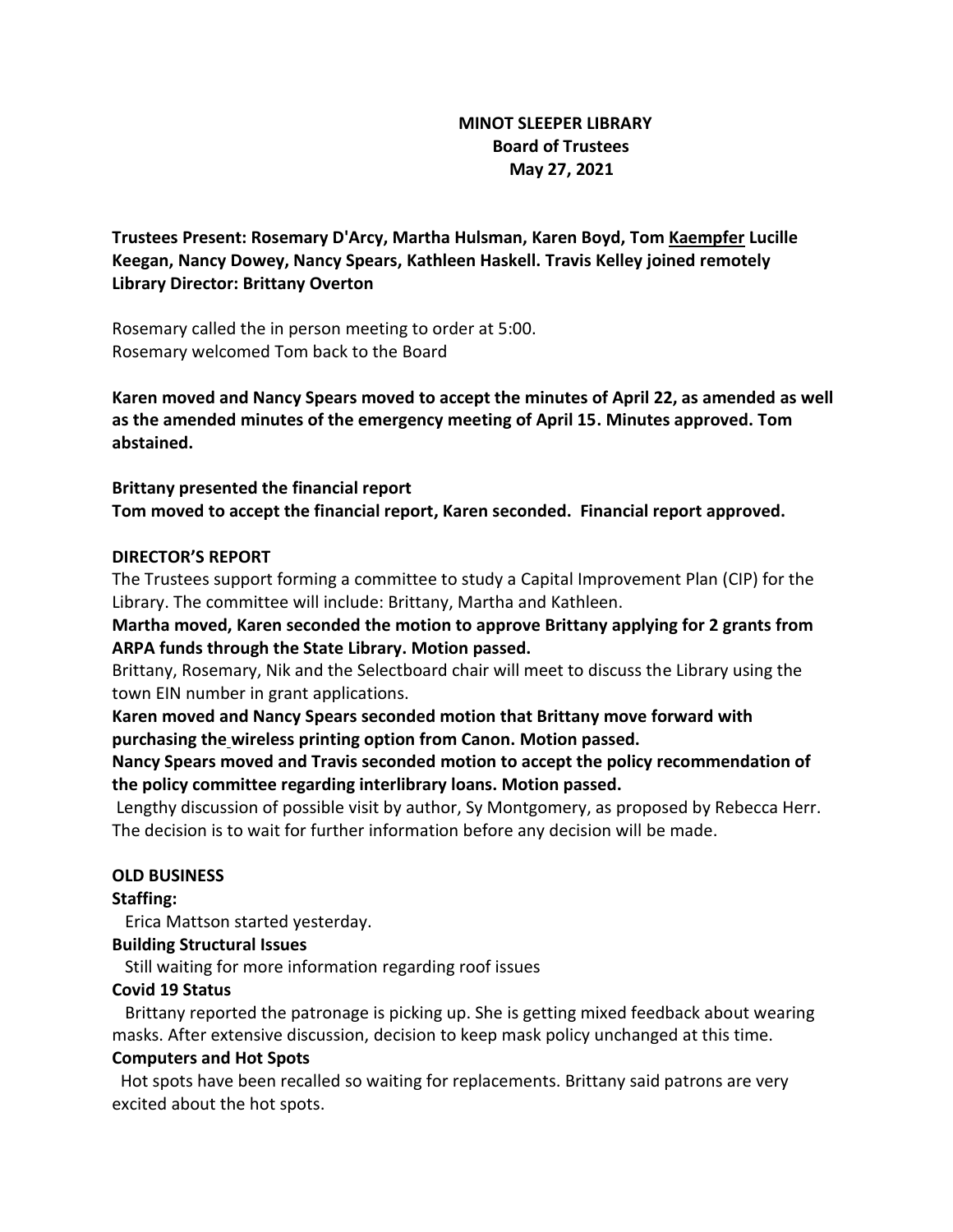### **Strategic Planning Committee Updates**

Space Needs-Lauren Stara, consultant, will visit the library on June 16 to assess space usage. Expanding Accessibility- Little Free Libraries have been put up around Bristol by other groups.

**Standing Committees Updates**

No reports

### **NEW BUSINESS**

#### **Internship**

To be discussed in nonpublic session

### **Celebration for Shirley Yorks**

Rosemary wrote Shirley a letter informing her that she had been chosen to be honored this year for her vision, commitment, service and leadership. We will have celebration before the next Trustee meeting, June 24 at 4:30 pm.

Little Free Library discussion regarding who is responsible for maintaining them. It is not the library staff. The Friends are responsible for the one at Cummings Beach, the Historical Society for the one at Eagle Park and the Senior Center responsible for theirs.

Rosemary distributed documents relating to the job description of Trustees and asked that trustees complete the meeting assessment before the next trustee meeting.

**Lucille moved and Karen seconded to move in to nonpublic session. Motion passed Returned to public session. Meeting adjourned at 6:44 pm. Next meeting is June 24, 4:30 pm**

Respectfully submitted, Nancy Dowey Secretary